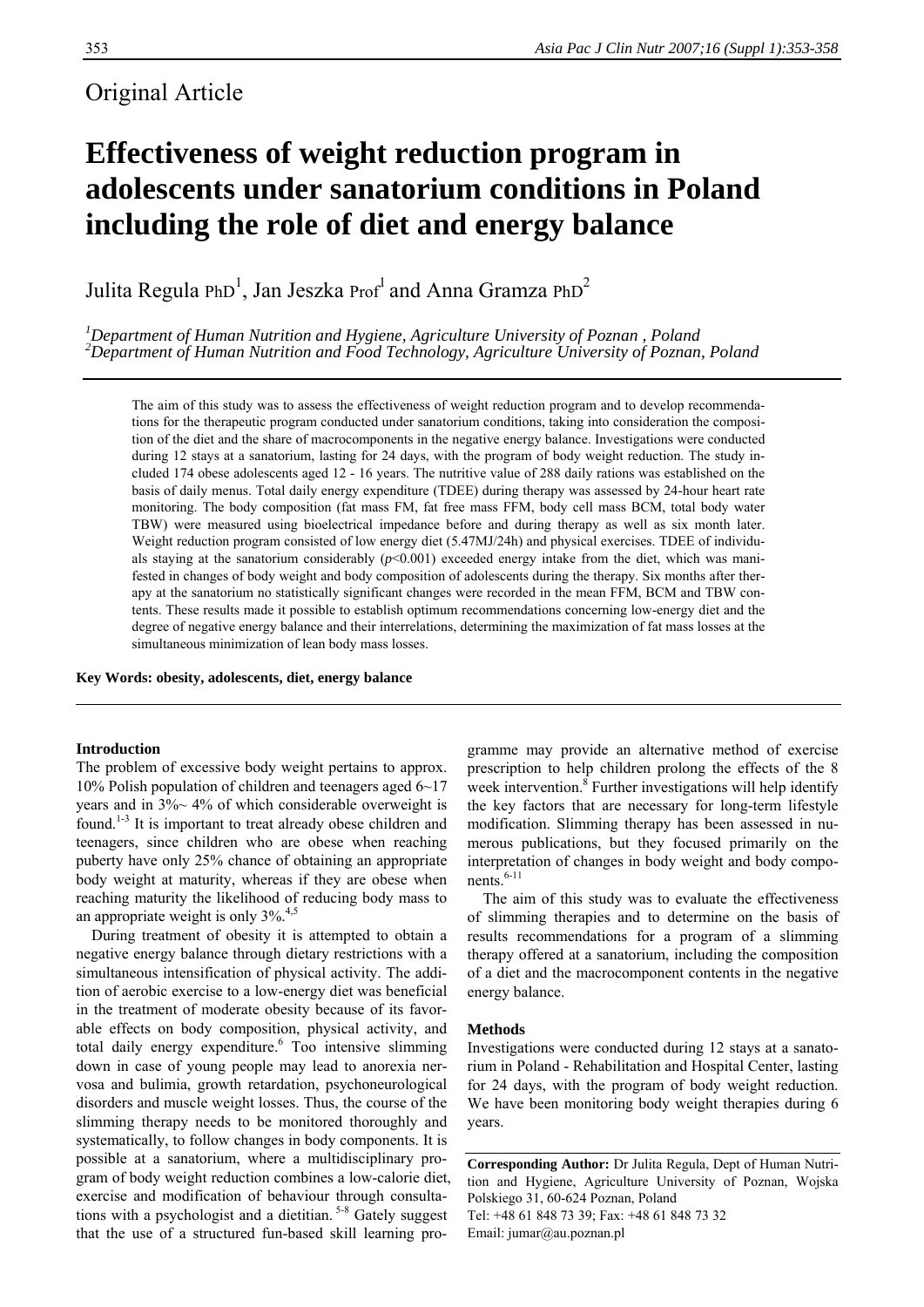#### *Subjects*

The study included a population of 174 obese teenagers aged 12-16 lat, staying at a sanatorium for a slimming therapies. Each person stayed in sanatorium only one period. In adolescents no other diseases were found apart from simple obesity and which in the course of the study did not receive any medication. All the examined teenagers and their parents expressed their willingness to participate in the study and the experiment protocol was accepted by the Ethics Commission at the University of Medical Sciences in Poznan.

### *Diets*

All the daily rations in this study were prepared in the kitchen at the sanatorium. Daily menus were developed by the nutritionist from this place. Energy value of 288 daily rations prepared at the sanatorium throughout the whole therapy (12 stays at sanatorium) was established on the basis of daily menus. A computer software package "Dietetic 2001" was used for the calculations, based on the Polish database comprising tables of nutritive value of foodstuffs.12 To control the correctness of the estimation of nutritive value of the daily rations, chemical analysis of meal samples was conducted in three replications. Energy value was determined using a calorimetric kit KL-10, protein content was determined according to Kjeldahl with a KJELTEC SYSTEM 1026 Distilling Unit, fat content was determined using the Soxhlet method.

#### *Total daily energy expenditure*

A non-invasive method of 24h monitoring of pulse rate using a Polar Sport Tester was applied to estimate the total daily energy expenditure (TDEE). For each of the patients included in the study an individual regression dependence was established between oxygen consumption and pulse rate. A respirometer Cardiorespiratory Diagnostic System by Medgraphics USA, coupled with a moving track was used to measure oxygen consumption. Oxygen consumption was measured at rest and when running on the moving track according to the procedure presented by Bradfield and Spady as modified by Jeszka. $13,14,15$  From the pulse rate values measured during oxygen consumption testing the threshold pulse, the socalled HR-FLEX (the mean value of the highest pulse at rest and the lowest pulse when exercising), was determined in order to define the borderline between rest and physical activity. The TDEE constituted the sum of partial expenditures – during sleep, low activity <HR-Flex (reading, watching TV, lectures), exercise connected with moderate activity therapy >HR-Flex and pulse rate below 140 beats/min and physical activity with pulse rate above 139 beats/min.

#### *Physical activity*

Therapeutic exercise consisted of regularly performed activities: run/walk (covering a specific route of 7 km when marching fast), cycling (with the speed of 14~16 km/h), swimming in the pool, bowling, dancing, walking (at the speed of  $4~5$  km/h), morning exercises, team sports (basketball, football, volleyball), aerobics, working out in a gym (cycling on a cycloergometer, with the intensity up to  $70\%$  VO<sub>2</sub>max or running on a moving track with the speed of approx. 10 km/h)

#### *Anthropometric measurements*

Subcutaneous fatness was measured using a  $HARPENDENA$  caliper, with pressure of  $10g/mm^2$  contact area, accurate to 0.1 mm, based on three skin-adipose folds: on the arm – over the triceps muscle (TRC); below the scapula (SSC) and over the iliac ala (SIC). Body composition was determined using the bioelectric impendence method with a BIA 101S, AKERN-RJL. Anthropometric measurements, measurements of subcutaneous fatness and body composition were taken once a week at identical time intervals.16

Six months after the completion of the therapy at the sanatorium, individuals participating in the study were again examined in terms of the basic parameters of nutritive.

# *Statistical analyses*

Results of testing were subjected to statistical analysis using the analysis of variance for dependent groups, as well as simple and multiple regression. All calculations were performed using a *STATISTICATMPL 7.0* statistical software package by StatSoft.

# **Results**

Table 1 presents the mean contents of energy, primary nutrients for 288 daily rations and energy balance of teenagers during therapy.

In accordance with the therapeutic recommendations for obesity treatment in teenagers, rations served at the sanatorium had low energy value (by approx. 46% lower than the value of recommended allowance). The reduction of the calorie content of the diet was obtained first of all by lowering the supply of fat. The ratio of polyunsaturated, monounsaturated and saturated fatty acids (P:M:S ratio) of the in-sanatorium diets was  $\sim 1:1.65:0.65$ . Diets served at the sanatorium were characterized by a relatively high mean energy supply from protein, and protein

**Table 1.** The mean contents (mean  $\pm$  SD) of energy and macronutrients in all daily ration prepared at the sanatorium throughout the whole therapy and energy balance of teenagers

| Energy and macronutrients in diets                |                 |  |  |  |
|---------------------------------------------------|-----------------|--|--|--|
| Energy (kcal)                                     | $1308 \pm 87.0$ |  |  |  |
| Protein $(g)$                                     | $58.1 \pm 4.43$ |  |  |  |
| Animal protein (g)                                | $39.9 \pm 4.07$ |  |  |  |
| Carbohydrates $(g)$                               | $182 \pm 21.8$  |  |  |  |
| Fat $(g)$                                         | $37.3 \pm 5.62$ |  |  |  |
| 18<br>% energy from protein                       |                 |  |  |  |
| 56<br>% energy from carbohydrates                 |                 |  |  |  |
| % energy from fat                                 | 26              |  |  |  |
| Total daily energy expenditure and energy balance |                 |  |  |  |
| Total daily energy expenditure<br>(kcal/24h)      | $2590 \pm 150$  |  |  |  |
| Energy balance (kcal/24h)                         | $-1282 \pm 227$ |  |  |  |

Energy balance = Energy intake  $(kcal)$  – Total daily energy expenditure (kcal/24h)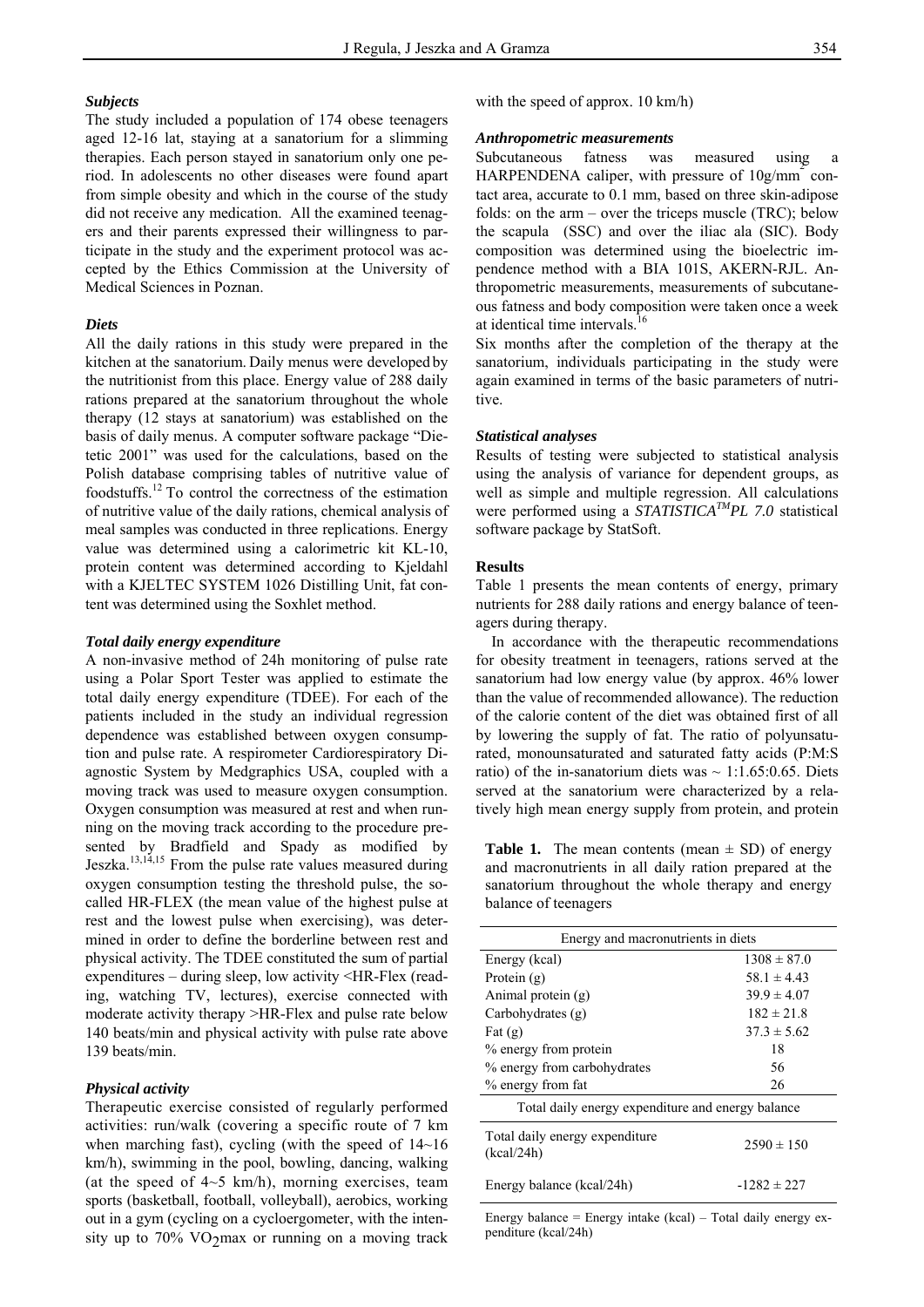| Parametr                     | Before therapy          | After therapy           | 6 month after therapy        |
|------------------------------|-------------------------|-------------------------|------------------------------|
| Body mass (kg)               | $77.6 \pm 11.8^{\circ}$ | $73.8 \pm 11.1^{\circ}$ | $72.6 \pm 9.77^c$            |
| BMI                          | $28.8 \pm 3.49^{\circ}$ | $27.4 \pm 3.32^b$       | $27.1 \pm 3.29^{\circ}$      |
| FM(kg)                       | $31.9 \pm 7.50^{\circ}$ | $29.6 \pm 7.12^b$       | $28.4 \pm 6.70^{\circ}$      |
| $FFM$ (kg)                   | $45.7 \pm 6.21^{\circ}$ | $44.2 \pm 5.76^b$       | $44.2 \pm 4.72^b$            |
| $BCM$ (kg)                   | $24.6 \pm 3.82^{\circ}$ | $23.9 \pm 3.38^b$       | $23.9 \pm 2.98^b$            |
| TBW (kg)                     | $34.1 \pm 4.48^{\circ}$ | $32.4 \pm 4.04^b$       | $32.2 \pm 3.13^b$            |
| Mean skinfold thickness (cm) | $2.5 \pm 0.64^{\circ}$  | $2.3 \pm 0.68^b$        | $1.98 \pm 0.52$ <sup>c</sup> |

**Table 2.** Mean body composition of adolescents during and 6 month after weight reduction programs (mean  $\pm$  SD)

Significant difference between within row means of each group is indicated by different superscript letters (ANOVA for dependent groups, *p*<0.01)



**Figure 1.** Multiple regression between energy balance (kcal/24h) and fat intake (g/24h) and changes body mass (kg) during therapy r=0.58*, p*<0.001. A high weight loss of adolescents during a therapy was obtained when the negative energy balance was within the range of  $1100~1500$  kcal/24h, and fat supply in the diet did not exceed  $~40$  g/day

supply in diets per 1 kg body weight of the patients was 0.75 g.

The TDEE value of obese teenagers staying at the sanatorium considerably exceeded the energy intake from the diet (Table 1). The negative energy balance EB was reflected in changes in body weight and compositions of patients receiving slimming therapy (Table 2). In all the tested individuals a statistically significant reduction of body weight BW, BMI and fat mass FM was reported. During therapy the losses of fat-free mass FFM, body cell mass BCM, and total body water TBW were not prevented.

The assessment of the multiple correlation between weight loss and daily supply of fat and EB showed that a high (approx. 4 kg) weight loss of teenagers during a therapy at the sanatorium was obtained when the negative energy balance was within the range of 1100~1500 kcal/24h, and fat supply in the diet did not exceed 41 g/day (Fig 1). However, if at the same time energy supply

from the diet did not exceed 1300 kcal/24h, then a high loss of fat mass amounting to approx. 3 kg was reported (Fig 2).

Slimming therapy in teenagers needs to be conducted in such a way so as to limit the simultaneous losses of body cell mass. Thus, the dependence was assessed between BCM changes and protein supply from the diets and energy balance (Fig 3). It was found that muscle mass of children and teenagers would not change when at a negative energy balance of 1000~1500 kcal/24h when protein supply in the low calorie diet was not lower than 59 g/24h.

The main aim of the slimming therapy was to obtain a reduction of body weight at the expense of adipose tissue and to motivate patents to maintain the positive results of the therapy at a longer time span. In order to answer the question whether the obese individuals after the completion of therapy do not increase their body weight again with the so-called yoyo effect, anthropometric dimensions,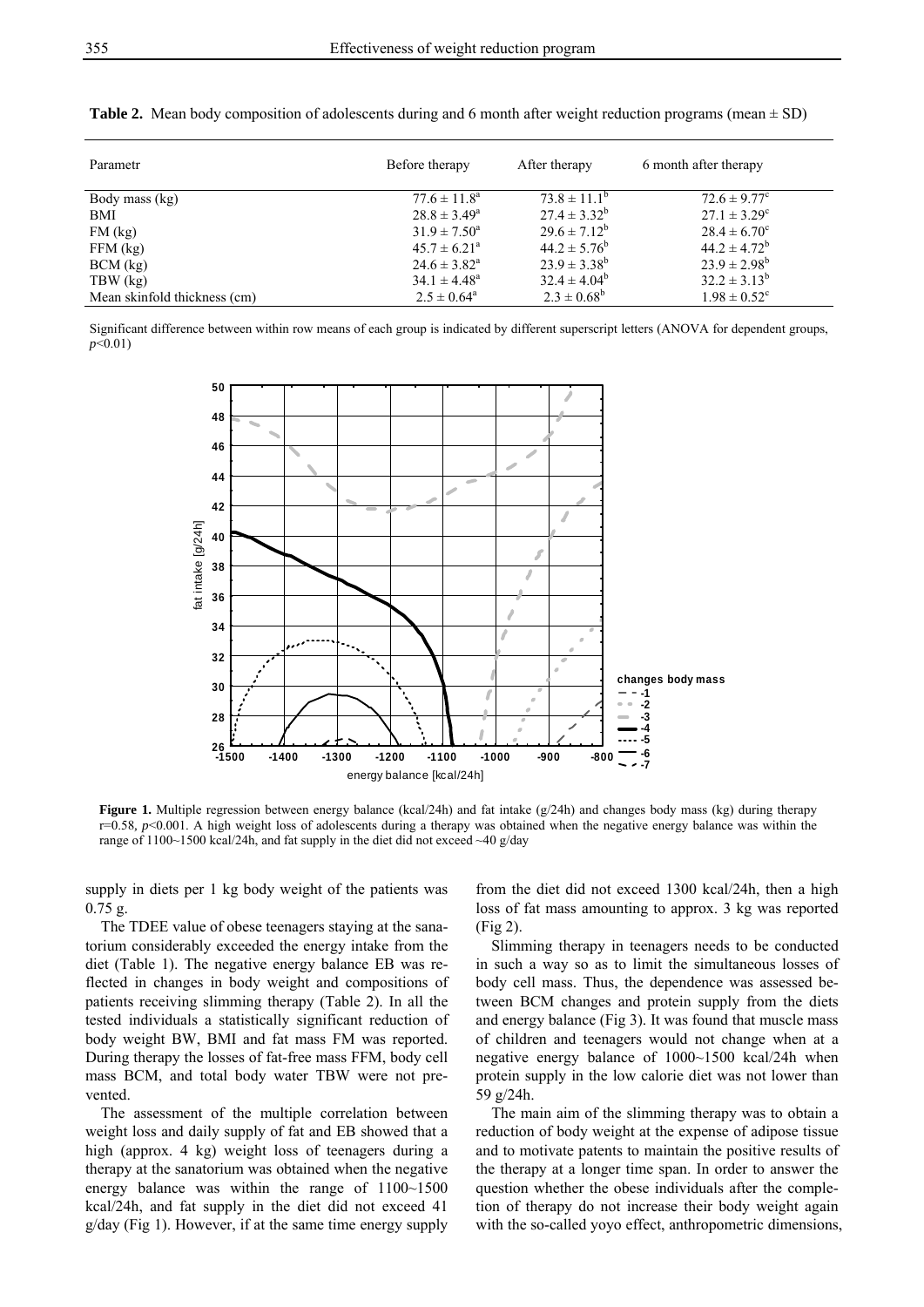

**Figure 2.** Multiple regression between energy balance (kcal/24h) and energy intake (kcal/24h) and changes fat mass (kg) during therapy  $r=0.45$ ,  $p<0.001$ . A high fat mass loss of adolescents during a therapy was obtained when the negative energy balance was within the range of 1100~1500 kcal/24h, and energy intake did not exceed ~1300 kcal/24h



**Figure 3.** Multiple regression between energy balance (kcal/24h) and protein intake (g/24h) and changes body cell mass (kg) during therapy r=0.42, p<0.001. The body cell mass of teenagers would not change when at a negative energy balance of 1000~1500 kcal/24h when protein supply in the diet was not lower than ~59 g/24h

body composition and thickness of skin and fat folds were measured 6 months after the completion of therapy (Table 2). It was found that after that period the mean body mass of all patients decreased significantly  $(p<0.01)$ . However, it needs to be stressed that this significant  $(p<0.01)$  de-

crease of body weight was primarily connected with a considerable decrease in the fat mass value. In contrast, no statistically significant differences were recorded in changes of mean FFM content, including BCM and TBW, in the period of 6 months after the completion of therapy.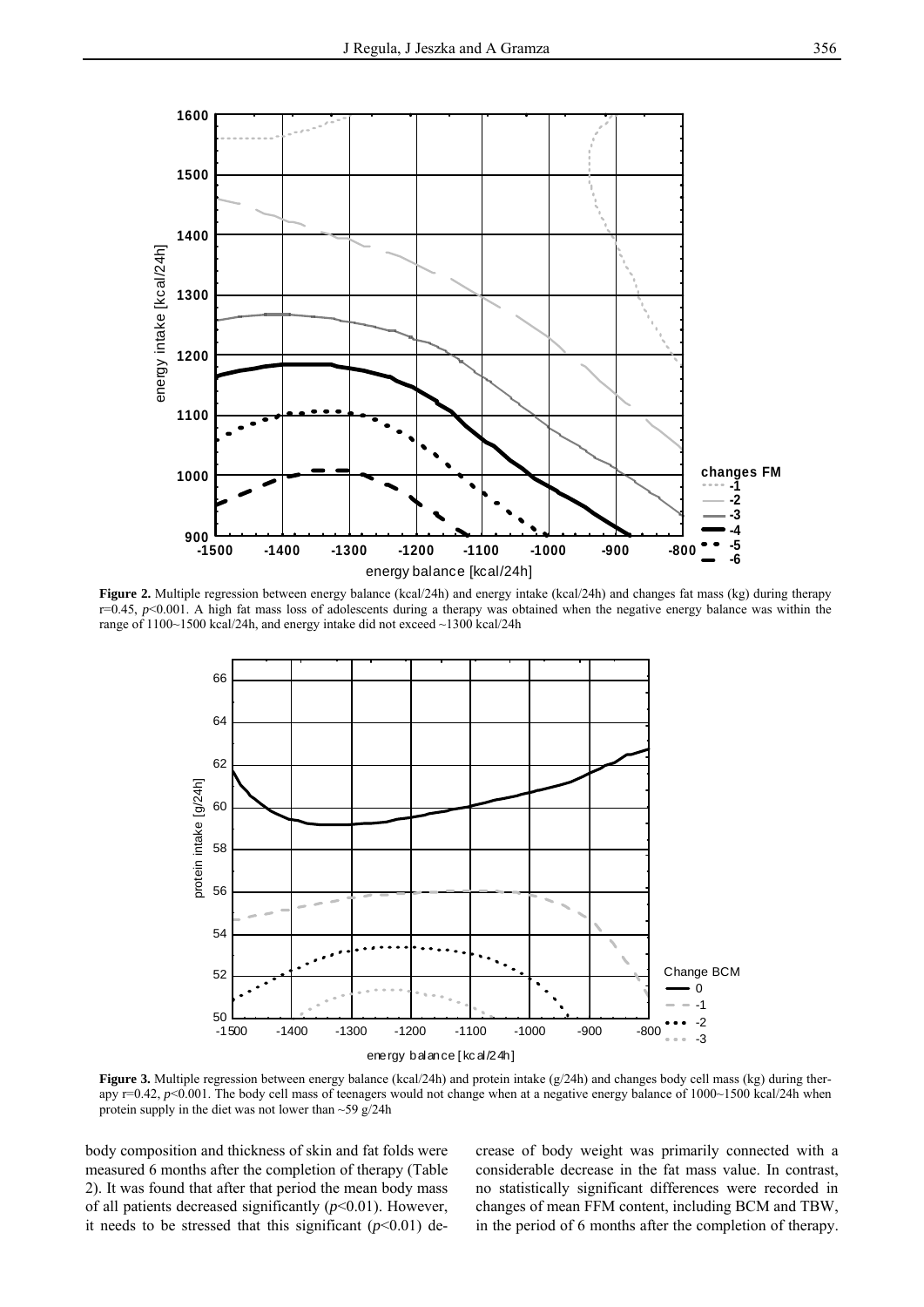# **Discussion**

The applied 24-day therapy in obese teenagers affected both their body mass and the fat mass, causing a reduction of these parameters (5% body mass, 7% FM). BW loss was on average  $1~2$  kg per week, which is consistent with the recommendations of Williams *et. al* 17, who stated that this is the optimal rate of body mass reduction, guaranteeing the long-term effectiveness of therapy.

For the effects of slimming therapy it is essential to reach a markedly negative daily energy balance. The problem of energy deficit in the diet of children and teenagers and the proportions of macrocomponents in the diet is connected with such a selection of components in the low calorie diet so as to obtain a considerable reduction of body mass at the limitation of losses in fat free mass. However, it is not easy to solve this problem due to a lack of precise recommendations which could be simply implemented when planning a sanatorium therapy. Commonly used slimming diets adopted in Polish sanatoria are diets designed for adults, supplying 1000~1500 kcal/day and diets with a very low energy content (VLCD) - below 800 kcal a day. $18-20$  There are no studies confirming the effectiveness of such diets in teenagers. Scarce publications report only the principles on which dietary recommendations should be based, concerning the process of body mass reduction for these age groups.<sup>19-22</sup> At the sanatorium low calorie diets were served, with mean energy value of 1308 kcal/day, which was consistent with the proposals of Dietz and Rymkiewicz-Kluczynska**,** so that the energy value of reduction diets used in teenagers could range from 1200~1400 kcal/day.<sup>21,23</sup> A reduction of calorie content was achieved primarily thanks to a lowering of fat and simple carbohydrates. The Polish adolescents are currently consuming, on average  $\sim$ 30% of energy as fats.<sup>1, 15,18</sup> Polish obese adolescents during slimming therapy are recommended to have 20%~28% energy intake from fat and  $50\%$ ~60% from carbohydrate.<sup>18,20,23</sup> Carbohydrate supply in rations at the sanatorium was established based on remarks by Garrow that a rational reduction diet, apart from low fat content, should contain an appropriate amount of carbohydrates, at least 100 g. $^{24}$ This protects from the consumption of systemic protein for energy supply, as well as disturbances in the water balance. Bray emphasized the importance of this macrocomponent in short-term slimming diets of less than 2 weeks. That author stated that carbohydrate intake lower than 50 g/day may lead to ketosis in the organism.<sup>25</sup>

An essential aspect in the composition of a low energy diet for teenagers due to their intensive development is to provide an appropriate supply of quality protein. This makes it possible to reduce the loss of fat free mass and to ensure an appropriate nitrogen balance.<sup>26</sup> In the course of the program of body mass reduction adopted at the sanatorium changes in fat free mass mass were not prevented (mainly changes in total body water, and to a lesser degree changes in body cell mass). Similar results were obtained by Schwingshandl and Borkenstein when applying a 21-day slimming therapy based o increased physical activity and low energy diets of 1000 kcal, in which protein constituted 20% energy, carbohydrates 50% and fat 30%, respectively.11 They assessed changes in anthropometric parameters and body composition of teenagers

aged 9-15 years. Those authors did not prevent losses of fat free mass (max. -2.6 kg), at the simultaneous high changes in BW (from -3.1~8.2 kg).<sup>11</sup> The problem of fat free mass appeared in most publications concerning slimming therapies and it is considered an element practically impossible to be eliminated.<sup>4,5,11,25</sup>

Protein supply in rations applied during therapy was consistent with the assumptions of low energy diet proposed for adults by numerous authors.<sup>18-20, 22-25</sup> Dietz suggested that the amount of energy from protein in diets for children and teenagers should cover 20%~25% daily energy requirement. $21$  To obtain such values, supply of products containing quality protein was increased in rations (with no synthetic high protein and low fat substitutes introduced to the diet). Taking into consideration the volume of energy deficit, for each 100 kcal of this deficit, rations used at the sanatorium supplied teenagers with 2.3 g protein. According to Garrow and Bialkowska and Szostak a reduction diet may be considered rational when the supply of protein of high biological value is 1.75 g per each 100 kcal energy deficit.<sup>24, 18</sup>

It needs to be emphasized that the whole low energy diet proposed at the sanatorium was based on commonly available products, which could still be consumed at appropriate proportions by obese teenagers after the completion of the therapy. In diets e.g. low fat dairy products were used, such as no-fat yoghurts and kefirs or low fat cottage cheese. Dishes were cooked or stewed, with no addition of fat or sugar. Children and teenagers consumed 5 meals daily with identical breaks between them, which according to many authors is necessary both in the prevention and treatment of obesity.<sup>3,4,18,22</sup>

Analysis of multiple regressions made it possible to determine how deep an energy deficit needs to be in the diet for teenagers and what proportions of macronutrients need to be in a low energy diet to ensure the effectiveness of the therapy. It turned out that in order to obtain in the course of a slimming therapy a body mass loss of 4 kg, including the loss of adipose tissue of approx. 3 kg, energy intake from the diet should be approx. 1200~1300 kcal/24h, while the supply of fat need to exceed 41 g/24h. Muscle mass did not change when protein supply in the low energy diet was not lower than 59 g/24h.

The key to the success in each slimming therapy is to maintain its positive results over a longer time span. For this reason in the investigations in this study changes in anthropometric parameters were assessed in the patients after 6 months from the completion of therapy. It turned out that after 6 months the mean body mass of all examined teenagers decreased considerably. However, it needs to be stated that this significant body mass decrease was primarily connected with a significant lowering of the fat mass. However, no statistically significant changes were reported in the mean content of fat-free mass in the period of 6 months after the completion of therapy. Schwingshandl and Borkenstein**,** in a study on children and teenagers aged 9~15 years found that the effect of long-term therapy may be significantly affected by the volume of fat free mass loss during therapy.<sup>11</sup> Those authors 4 months after the completion of a 3-week slimming therapeutic stay, when again assessing the body composition of obese children, observed a highly significant correlation